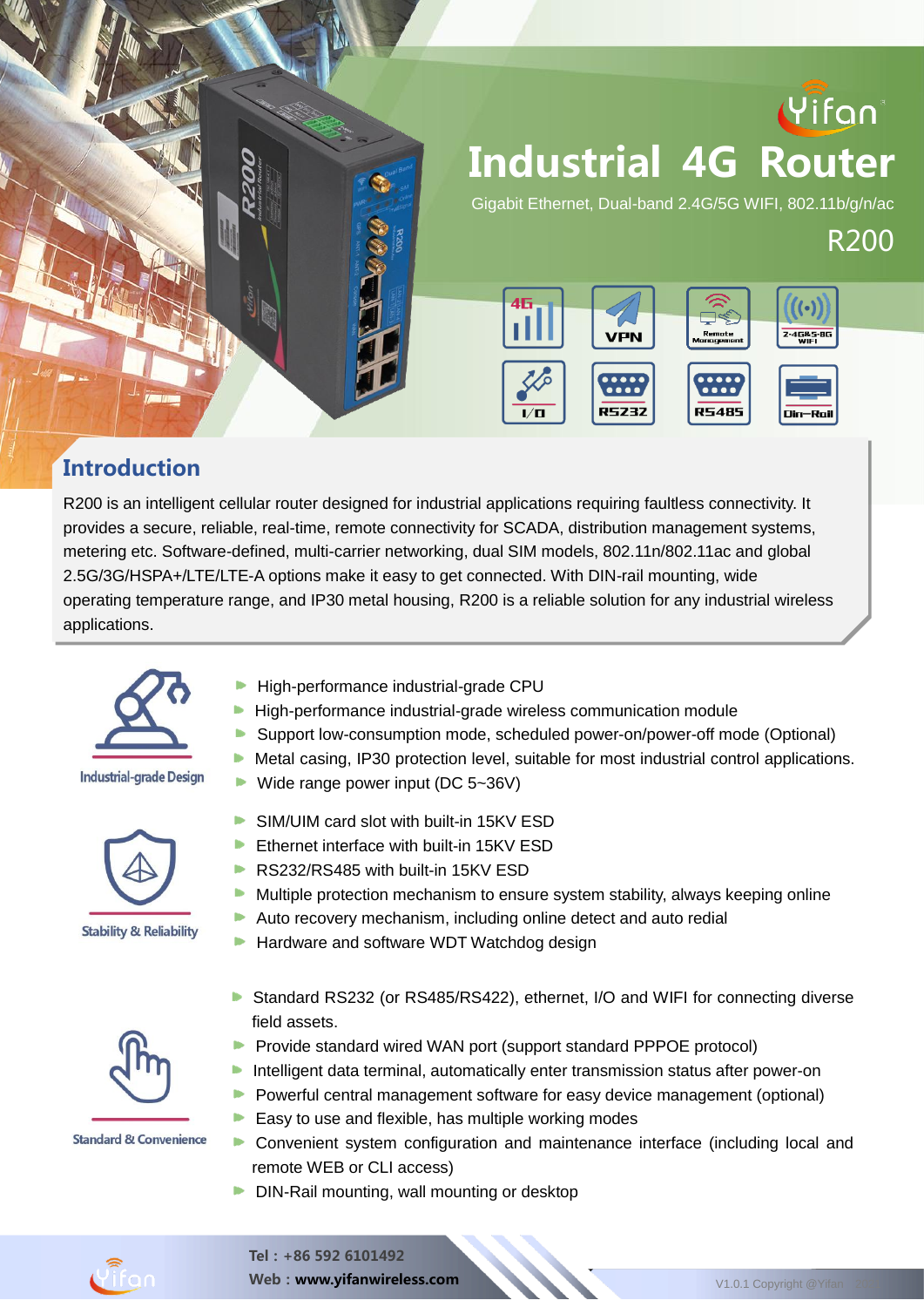

- Support 3G/4G and wired WAN dual link backup (Optional).
- Multiple WAN connection methods, include Static IP/DHCP/PPPOE/DHCP-4G
- **Support Load Balancer and Load Shunt (Only for dual sim dual module version)**
- Support APN/VPDN
- Support NTP, RTC embedded.
- Support multiple DDNS provider service
- **Support multiple online trigger ways, including SMS, ring and data. Support link** disconnection when timeout
- Support remote management, SYSLOG, SNMP, TELNET, SSHD, HTTPS, etc.
- Support upgrade software from the local and remote maintenance.
- Support SPI firewall, access control, URL filtering, etc.
- WIFI 802.11b/g/n/ac. Support AP/AP Client/Bridge mode (Optional).
- VPN Tunnel: PPTP/L2TP/OPENVPN/IPSEC/GRE
- Support TCP/IP, UDP, FTP (Optional), HTTP and other network protocols
- Support DHCP server and DHCP client, NAT, DMZ, QOS.
- Schedule Reboot, Schedule Online and Offline, etc.
- Support GPS function (Optional)

#### Product Specification

| <b>Cellular Specification</b> |                                                                                                                                                                                                                                                                         |  |  |  |  |  |  |
|-------------------------------|-------------------------------------------------------------------------------------------------------------------------------------------------------------------------------------------------------------------------------------------------------------------------|--|--|--|--|--|--|
| <b>Items</b>                  | <b>Contents</b>                                                                                                                                                                                                                                                         |  |  |  |  |  |  |
| <b>Standard and Band</b>      | LTE FDD: B1/B3/B5/B7/B8/B20/B28<br>B1/B2/B3/B4/B5/B7/B8/B28 (Optional),<br>B2/B4/B5/B12/B13/B17/B66/B71 (Optional)<br>LTE TDD: B38/B39/B40/B41<br>HSPA+/HSUPA/HSDPA/WCDMA/UMTS 2100/1900/900/850MHz<br>EV-DO: BC0<br>CDMA 1x: BC0<br>EDGE/GPRS/GSM 850/900/1800/1900MHz |  |  |  |  |  |  |
| <b>Bandwidth</b>              | LTE CAT4: 150Mbps(DL), 50Mbps (UL)<br>LTE CAT6: 300Mbps(DL), 50Mbps (UL)<br>LTE CAT12: 600Mbps(DL), 150Mbps (UL)<br>DC-HSPA+: 42Mbps(DL), 5.76 Mbps(UL)<br>HSPA+: 21 Mbps(DL), 5.76 Mbps(UL)<br>HSDPA: 7.2 Mbps(DL), HSUPA: 5.76 Mbps(UL)<br>UMTS: 384Kbps              |  |  |  |  |  |  |
| <b>Transmit Power</b>         | $<$ 23dBm                                                                                                                                                                                                                                                               |  |  |  |  |  |  |
| <b>Sensitivity</b>            | $<$ -97 $dBm$                                                                                                                                                                                                                                                           |  |  |  |  |  |  |

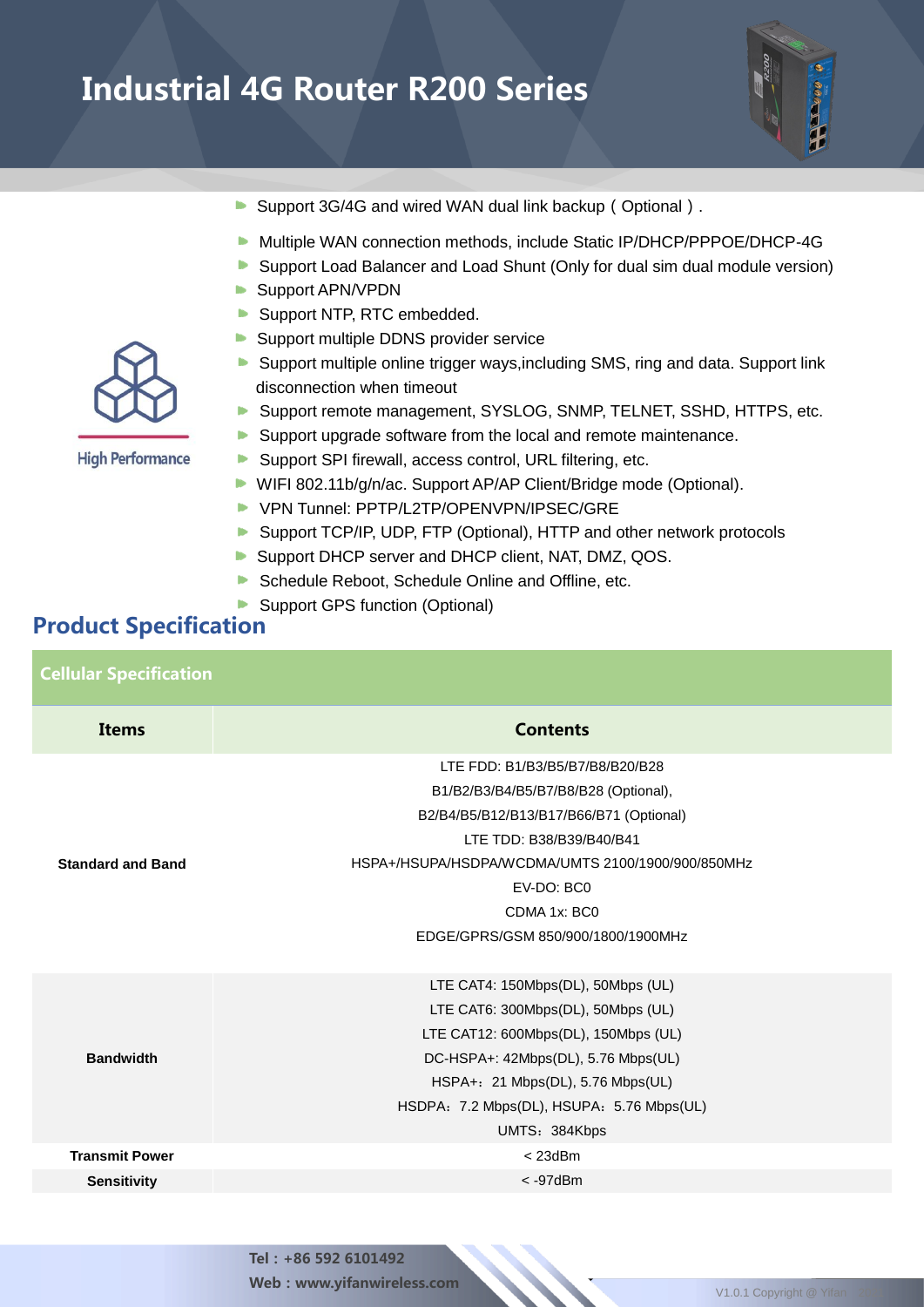

| <b>WIFI Specification</b>                   |                                                                                                                                                                                                               |  |  |  |  |  |  |
|---------------------------------------------|---------------------------------------------------------------------------------------------------------------------------------------------------------------------------------------------------------------|--|--|--|--|--|--|
| <b>Items</b>                                | <b>Contents</b>                                                                                                                                                                                               |  |  |  |  |  |  |
| <b>Standard and Band</b>                    | Support IEEE802.11b/g/n, 2.4G,<br>Support IEEE802.11ac, 5.8G                                                                                                                                                  |  |  |  |  |  |  |
| <b>Bandwidth</b>                            | IEEE802.11b/g: Maximum speed rate up to 54 Mbps (108Mbps optional)<br>IEEE802.11n: Maximum speed rate up to 150 Mbps (300Mbps optional)<br>IEEE802.11ac: Maximum speed rate up to 390 Mbps (780Mbps optional) |  |  |  |  |  |  |
| <b>Security</b>                             | Support WEP, WPA, WPA2 encrypt methods, optional WPS function                                                                                                                                                 |  |  |  |  |  |  |
| <b>Transmit Power</b><br><b>Sensitivity</b> | 26dBm (11b), 21.5dBm (11g), 20dBm (11n), 16dBm (11ac)<br><- 72dBm @ 54Mbps                                                                                                                                    |  |  |  |  |  |  |
|                                             |                                                                                                                                                                                                               |  |  |  |  |  |  |
| <b>Hardware System</b>                      |                                                                                                                                                                                                               |  |  |  |  |  |  |
| <b>Items</b>                                | <b>Contents</b>                                                                                                                                                                                               |  |  |  |  |  |  |
| <b>CPU</b>                                  | Industrial-grade 32-bit communication processor                                                                                                                                                               |  |  |  |  |  |  |
| <b>Flash</b>                                | 32MB (Extensible to 64MB)                                                                                                                                                                                     |  |  |  |  |  |  |
| DDR <sub>3</sub>                            | 512MB                                                                                                                                                                                                         |  |  |  |  |  |  |
| <b>TF Card</b>                              | 8GB/32GB (Optional)                                                                                                                                                                                           |  |  |  |  |  |  |
| <b>Interfaces</b>                           |                                                                                                                                                                                                               |  |  |  |  |  |  |
| <b>Items</b>                                | <b>Contents</b>                                                                                                                                                                                               |  |  |  |  |  |  |
| <b>WAN Interface</b>                        | 1 x Gigabit RJ45 ethernet port, adaptive MDI/MDIX, built-in 15KV ESD                                                                                                                                          |  |  |  |  |  |  |
| <b>LAN Interface</b>                        | 4 x Gigabit RJ45 ethernet port, adaptive MDI/MDIX, built-in 15KV ESD                                                                                                                                          |  |  |  |  |  |  |
|                                             | 1 x RS232/RS485 serial interface with built-in 15KV ESD                                                                                                                                                       |  |  |  |  |  |  |
| <b>Serial</b>                               | Data bits: 5, 6, 7, 8 bits                                                                                                                                                                                    |  |  |  |  |  |  |
|                                             | Stop bits:1, 1.5 (optional), 2 bits<br>Error detection: none, even parity, odd parity, SPACE (optional) and MARK (optional)                                                                                   |  |  |  |  |  |  |
|                                             | Serial Port Rate: 2400~115200bits/s                                                                                                                                                                           |  |  |  |  |  |  |
| <b>LED Indicators</b>                       | "PWR", "SYS", "WIFI", "SIM", "Online", "Signal Strength"                                                                                                                                                      |  |  |  |  |  |  |
|                                             | 6-pin 3.5mm wiring terminal,                                                                                                                                                                                  |  |  |  |  |  |  |
|                                             | 2 inputs, 1 output, 1 relay; Controlled by Modbus protocol                                                                                                                                                    |  |  |  |  |  |  |
| I/O Ports                                   | Input high level: 5 to 30 VDC                                                                                                                                                                                 |  |  |  |  |  |  |
|                                             | Input low level: 0 to 3 VDC                                                                                                                                                                                   |  |  |  |  |  |  |
|                                             | Load current: 50mA @ 30VDC<br>Relay load 1A 250V AC/30V DC                                                                                                                                                    |  |  |  |  |  |  |

Web:www.yifanwireless.com V1.0.1 Copyright @ Yifan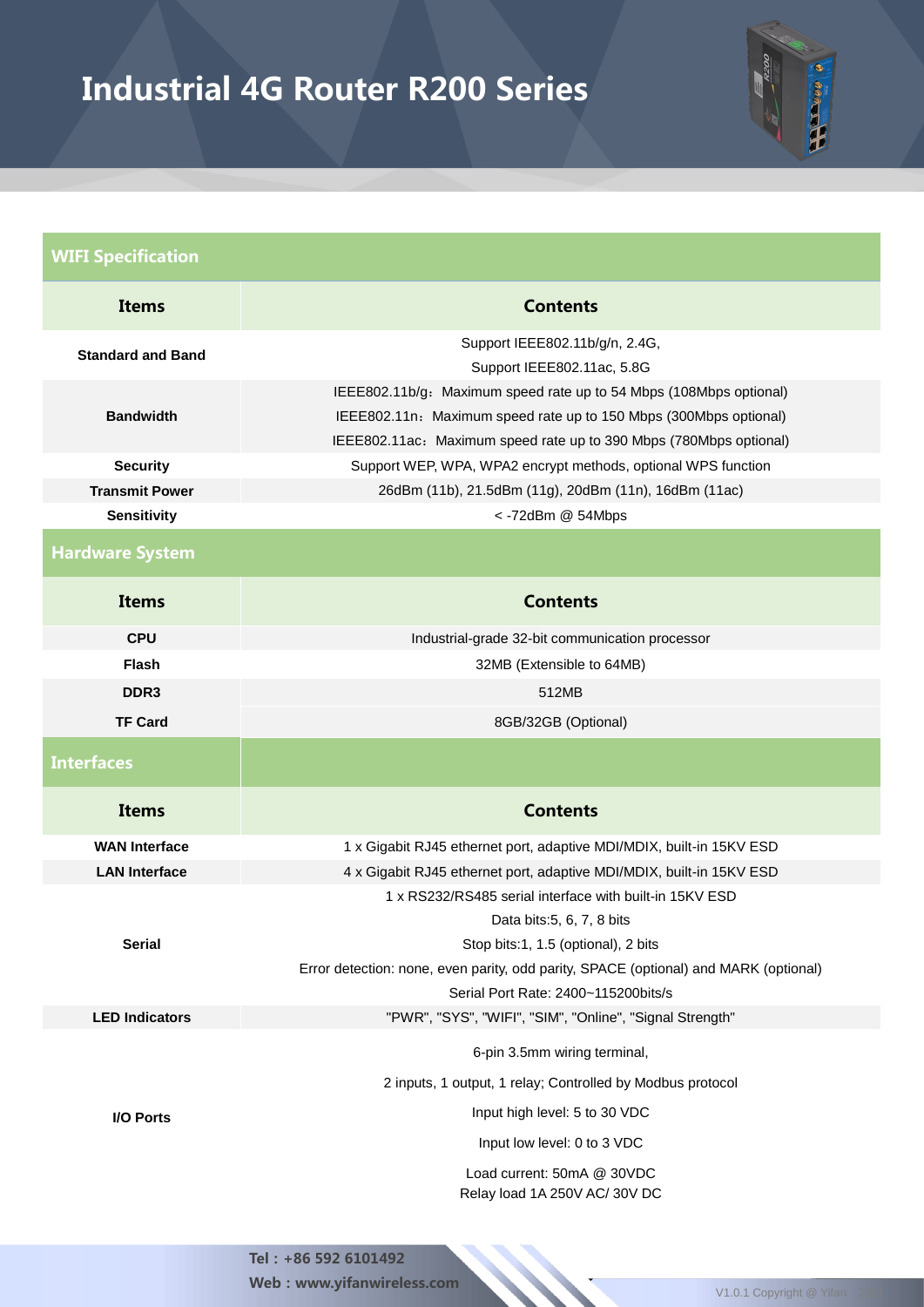

| Antenna Interface      | Cellular: 2 * Standard SMA female antenna interface, characteristic impedance: 50 $\Omega$ |  |  |
|------------------------|--------------------------------------------------------------------------------------------|--|--|
|                        | WIFI: Standard SMA male antenna interface, characteristic impedance: 50 $\Omega$           |  |  |
| <b>SIM/UIM Slot</b>    | Standard drawer type user card interface, support 1.8V/3V SIM/UIM card, built-in 15KV ESD, |  |  |
|                        | support dual-SIM card (optional)                                                           |  |  |
| <b>Power Interface</b> | Terminal power socket                                                                      |  |  |
| <b>Reset Button</b>    | Can reset router's configuration to default factory setting by this button                 |  |  |

| <b>Power</b>                 |                                                                                         |  |  |  |  |  |  |
|------------------------------|-----------------------------------------------------------------------------------------|--|--|--|--|--|--|
| <b>Items</b>                 | <b>Contents</b>                                                                         |  |  |  |  |  |  |
| <b>Input Voltage</b>         | DC 12V/1.5A                                                                             |  |  |  |  |  |  |
| <b>Accepted Range</b>        | DC 5~36V                                                                                |  |  |  |  |  |  |
| Consumption                  | <700mA (12V)                                                                            |  |  |  |  |  |  |
| <b>Physical Properties</b>   |                                                                                         |  |  |  |  |  |  |
| <b>Items</b>                 | <b>Contents</b>                                                                         |  |  |  |  |  |  |
| Casing                       | Metal casing, IP30 protection level, suitable for most industrial control applications. |  |  |  |  |  |  |
| <b>Dimensions</b>            | 134.8 x 115.7 x 45 mm (excluding antennas and mountings)                                |  |  |  |  |  |  |
| Weight                       | 520g                                                                                    |  |  |  |  |  |  |
| <b>Others</b>                |                                                                                         |  |  |  |  |  |  |
| <b>Items</b>                 | <b>Contents</b>                                                                         |  |  |  |  |  |  |
| <b>Operating Temperature</b> | $-35-+75$ °C ( $-31-+167$ °F)                                                           |  |  |  |  |  |  |
| <b>Storage Temperature</b>   | $-40$ ~+85°C ( $-40$ ~+185°F)                                                           |  |  |  |  |  |  |
| <b>Relative Humidity</b>     | 95% (non-condensing)                                                                    |  |  |  |  |  |  |

| <b>GPS(Optional)</b> |                                                |
|----------------------|------------------------------------------------|
| Items                | <b>Contents</b>                                |
| <b>GPS Module</b>    | Industrial GPS module (Optional Beidou module) |
| <b>Receiver Type</b> | 50 channels                                    |

GPSL1 (1575.42MHz) C/A code

Tel:+86 592 6101492 Web : www.yifanwireless.com V1.0.1 Copyright @ Yifan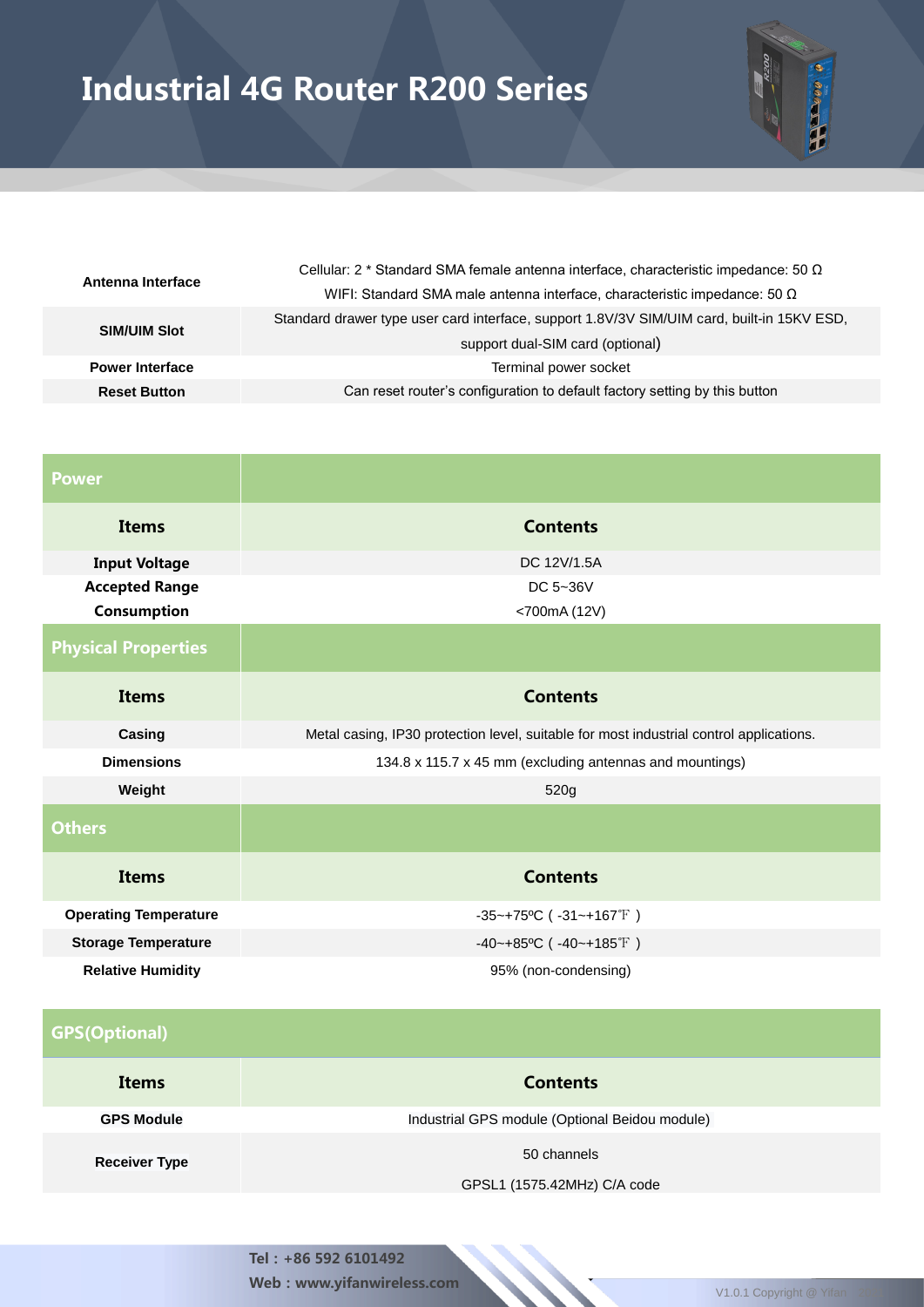

|                             | Support WAAS and EGNOS, MSAS, GAGAN |  |  |  |  |  |
|-----------------------------|-------------------------------------|--|--|--|--|--|
| <b>Maximum Update Rate</b>  | 4Hz                                 |  |  |  |  |  |
|                             | Positioning: 2.5m CPE               |  |  |  |  |  |
| <b>Positioning Accuracy</b> | SBAS: 2.0m CPE                      |  |  |  |  |  |
|                             | Tracking: -160 dBm                  |  |  |  |  |  |
| <b>Sensitivity</b>          | Re-capture: -160 dBm                |  |  |  |  |  |

### Topology

**Protocol** NMEA-0183 V2.3

Cold start: -146 dBm



## Dimension





Tel:+86 592 6101492 Web : www.yifanwireless.com V1.0.1 Copyright @ Yifan